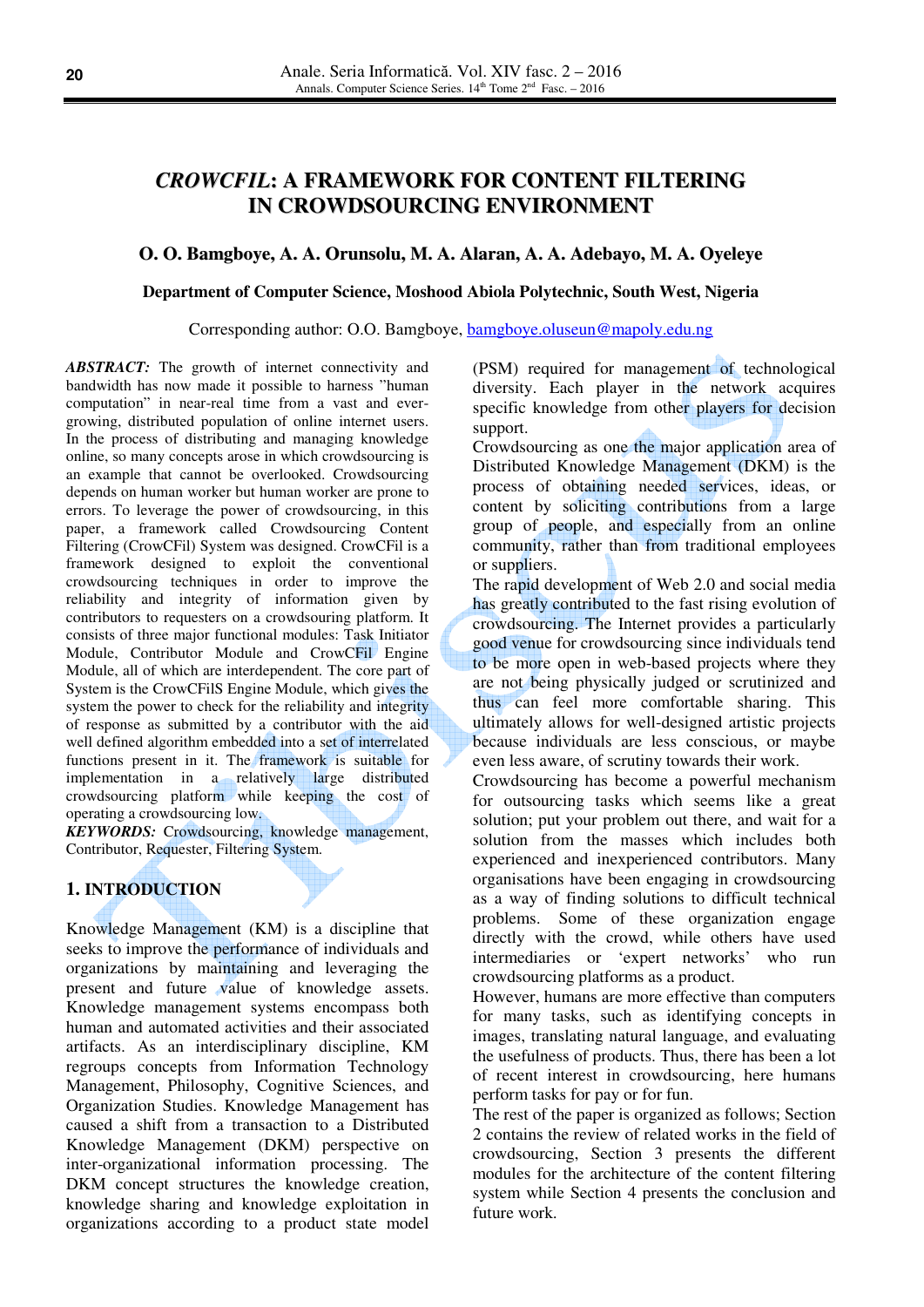# **2. RELATED WORKS**

John Le et al. ([J+10]) presented a paper which assessed how the dynamic learning environment can affect the workers' results in a search relevance evaluation task completed on Amazon Mechanical Turk. The paper showed how the distribution of training set answers impacts training of workers and aggregate quality of worker results. It was concluded that in a relevance categorization task, a uniform distribution of labels across training data labels produces optimal peaks in 1) individual worker precision and 2) majority voting aggregate.

Crowdsourcing has become a powerful mechanism for outsourcing tasks, which are traditionally performed by a specialist or small group of experts, to a large group of humans ([Gre11]). It is used for a variety of applications, such as evaluating ideas, creating knowledge repositories, or developing new products collaboratively.

The research of crowdsourcing is a vigorous research area that has been steadily increasing over the last several years ([ZZ12]) and there is still an ongoing need for scientific engagement in this field ([HH12; L+09]). Crowdsourcing has been used for a variety of applications, such as evaluating ideas, creating knowledge repositories, or developing new products collaboratively.

In the view of [DDC12], Crowdsourcing is becoming a valuable method for companies and researchers to complete scores of micro-tasks by means of open calls on dedicated online platforms. Crowdsourcing results remains unreliable, however, as those platforms neither convey much information about the workers' identity nor do they ensure the quality of the work done. Instead, it is the responsibility of the requester to filter out bad workers, poorly accomplished tasks, and to aggregate worker results in order to obtain a final outcome". The work reviewed techniques currently used to detect spammers and malicious workers, whether they are bots or humans randomly or semirandomly completing tasks; then, they described the limitations of existing techniques by proposing approaches that individuals, or groups of individuals, could use to attack a task on existing crowdsourcing platforms. Focus was also laid on crowdsourcing relevance judgments for search results as a concrete application of our techniques.

[L+12] implemented a Crowd sourcing Data Analytics System, CDAS. A framework was designed to support the deployment of various crowd sourcing applications. The core part of CDAS is a quality-sensitive answering model, which guides the crowd sourcing engine the power to process and monitor the human tasks. To show the effectiveness of the model, it was implemented and deployed on two analytics jobs, a twitter sentiment analytics job and an image tagging job which used real Twitter and Flickr data as queries respectively. The approaches were then compared with state-of-the-art classification and image annotation techniques. The result showed that by embedding the quality sensitive model into crowd sourcing query engine, it will effectively reduce the processing cost while maintaining the required query answer quality.

[P+14] presented a research aimed at improving the learning experience of existing how-to videos with step-by-step annotations by designing a workflow which does not rely on domain-specific customization, works on top of existing videos, and recruits untrained crowd workers. The author first performed a formative study to verify that annotations are actually useful to learners before creating ToolScape, an interactive video player that displays step descriptions and intermediate result thumbnails in the video timeline which helps the learner to perform better and gained more selfefficacy than the traditional video player. A novel crowdsourcing workflow was then introduced to add the needed step annotations to existing how-to videos at scale which extracts step-by-step structure from an existing video, including step times, descriptions, and before and after images. A Find-Verify-Expand design pattern was introduced for temporal and visual annotation, which applies clustering, text processing, and visual analysis algorithms to merge crowd output. The workflow was evaluated with Mechanical Turk, using 75 cooking, makeup, and Photoshop videos on YouTube. It was then concluded that the workflow can extract steps with a quality comparable to that of trained annotators across all three domains with 77% precision and 81% recall.

A survey by Balan ([BP14]) reviewed many areas where the problem of string similarity matching search appears and one of the most demanding is information retrieval to find relevant information in text collection. The author then surveyed and presented an overview of string similarity matching and also comparison of different algorithms to conclude the better performance on searching the text and the important tool is named as string matching.

# **3. ARCHITECTURE OF CROWCFILS**

In Figure 1, the complete architecture of the content filtering system is presented. The Filtering System for Crowdsourcing is a system that exploits the crowdsourcing techniques to improve the reliability and integrity of information on a crowdsourcing platform. The core difference between System and every other conventional crowdsourcing systems lies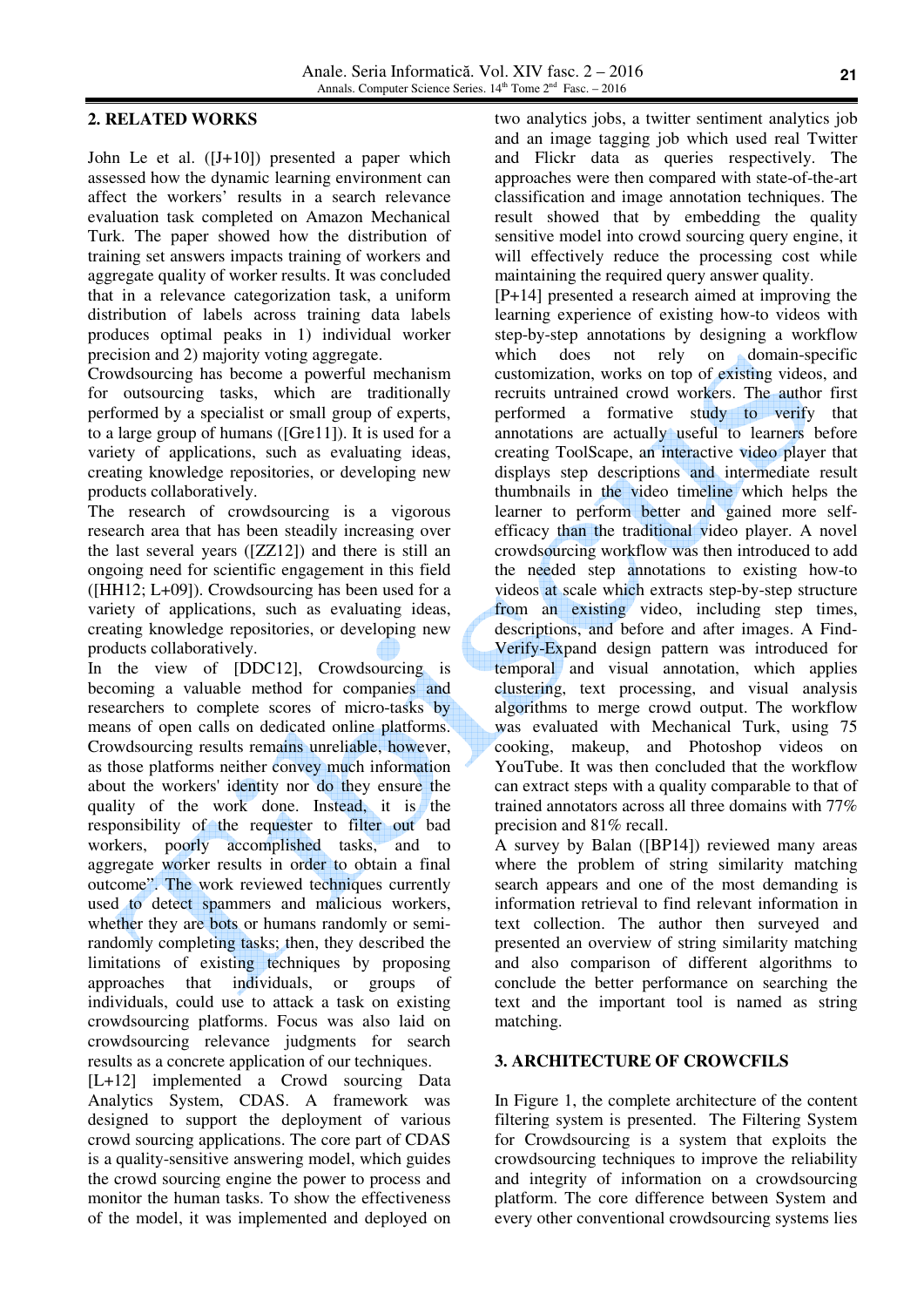in the ability of the system to filter only Information with high similarity index that is provided by the knowledge worker. The System relies solely on enhanced filtering algorithm and query processing technique where other crowdsourcing systems employ human workers to assist in the analyzing of

tasks produced by knowledge worker. The architecture of CrowCFil system consists of three major functional modules namely; Task Initiator Module, Contributor Module and CrowCFil Engine Module.



**Fig. 1. Architecture of Crowdsourcing Filtering Module** 

# **3.1 Task Initiator Module**

The Task Initiator Module receives task from the crowdsourcer which is fed to the System. The crowdsourcer is the individual imposed with the responsibility of defining the task to done by respective knowledge worker. The Task Initiator Module defines how task is to be structured which is often initiated through the Task Definition. The Task Definition uses the Task Manager to provide a way to assist the crowdsourcer to be able to define individual task. Compared to other crowdsourcing system, the Task Definition also learns the crowdsourcer experience and expectations about the task by allowing the crowdsourcer define various keywords around the task. Once this is established, the Task Definition automatically stores and updates the task pattern in the TaskDB for future use.

# **3.2 Contributor Module**

The concurrent usage of the internet connection to access task through CrowCFil system provides mechanism to manage several knowledge workers on the same task concurrently through the use of Contributor Module. The Contributor Module is made up of two distinct parts namely; Contributor Manager and Task/Response Manager.

#### **3.2.1 Contributor Manager**

This component manages several contributors currently on the CrowCFil system. It provides HTTPRequest and HTTPresponse which are set of protocols used to initiate request and receives response respectively by the CrowCFil system. Each knowledge worker uses HTTPRequest to make a request for available tasks on CrowCFil system and the request is automatically sent to the Task/Response Manager for further processing.

### **3.2.2 Task/Response Manager**

The request sent by the Contributor Manager is received by the Task Extractor. The Task Extractor sends request and receives response from the TaskDB respectively. The response received is then transferred to Task Review. The Task Review through its View Module sends the available tasks to that specific knowledge worker that initiated the request from the Contributor Manager using the HTTPResponse. Once the knowledge worker have reviewed and provided an insight to the task available, the response is then accepted by the Response Submission Module. The response is later sent to an interface called Response Parser for further processing.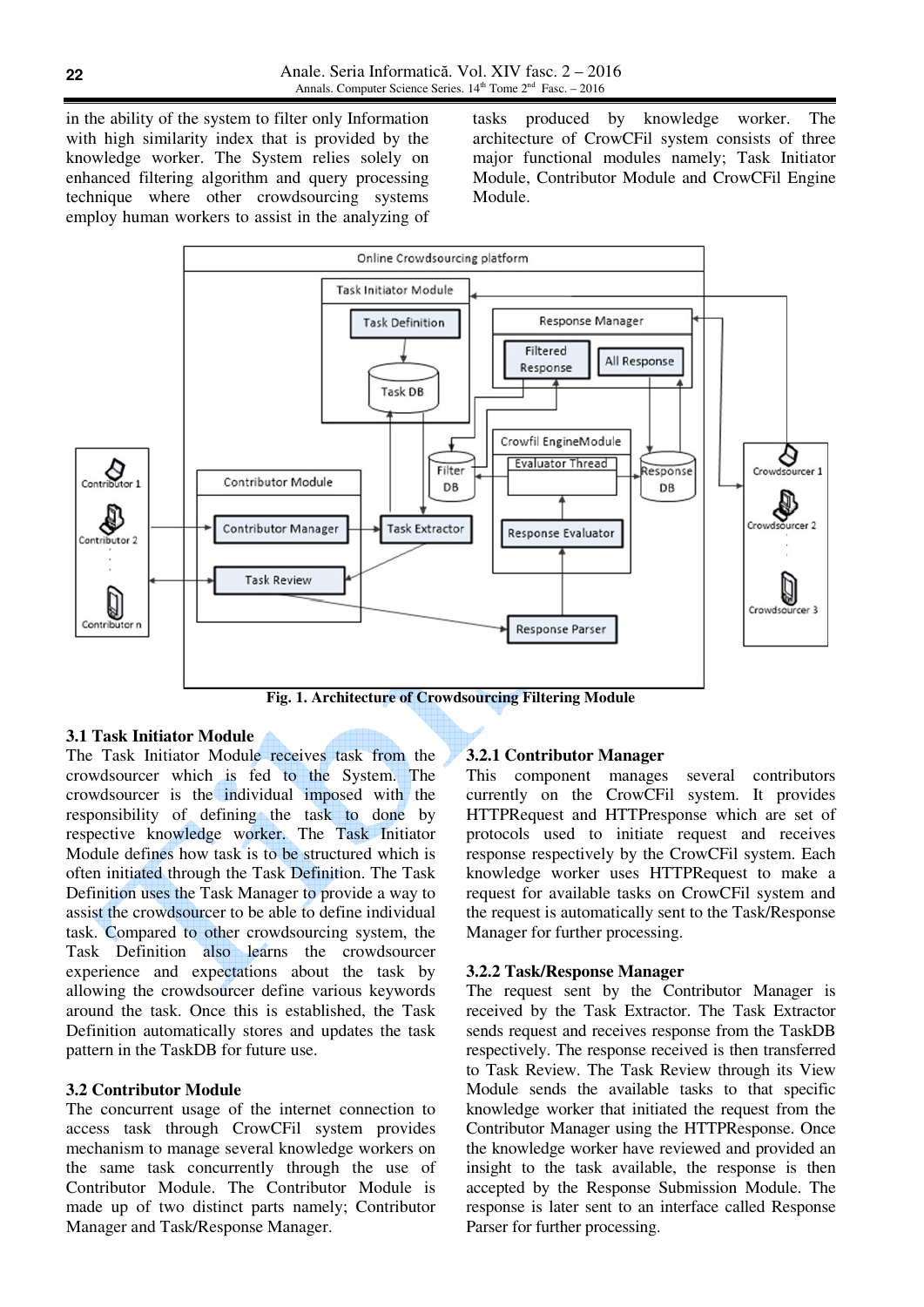### **3.3 CrowCFil Engine Module**

This Module is the key aspect of the Filtering System for Crowdsourcing. It checks for the reliability and validity of each response submitted by each knowledge worker with the use of set of standard procedures embedded within it. At the initial stage, the output of Task/Response Manager is received by the Response Parser. The Response Parser acts as an interface between the Contributor Module and the CrowCFil Engine. It tranfers the response from the Task/Response Manager in the Contributor Module to the CrowCFil Engine. The Response Evaluator receives the response from the Response Parser and automatically initializes a synchronous thread called Evaluator Thread (ET). The ET concurrently handle knowledge worker's response through an inbuilt-procedure. The Evaluator Thread consists of two interdependent functions and one procedure; RemoveStopword, CFilter and RateResponse respectively.

### **3.3.1 RemoveStopword**

The response is passed into the RemoveStopword function indicated. The RemoveStopword function uses Rabin-Karp algorithm to break the responses into tokens and removes the stopwords (comprising remaining words apart from the defined keywords) being presented and then returns the remaining words to another function.

# **3.3.2 CFilter**

The output of the function is passed into the CFilter for the purpose of natural language processing and ranking. An offline dictionary is embedded into this function for word similarity check. The filtering of a particular response may be found to be synonymous with defined crowdsourcer's keyword, it is then automatically stored in the TaskDB for the purpose of optimizing the speed of the filtering process. The CFiler checks for the number of the keyword that matches and rates the response based on the match found. After a complete filtering the number of match found is returned by the function.

#### **3.3.3 RateResponse**

This is the last in the Evaluator Thread; it is mainly designed for storing response into the appropriate DB. For a match found in the function above, it then checks for the value; if the value is 0 then the response is stored into the ResponseDB alone but otherwise, the response is sent to the FiltredDB and ResponseDB for futher processing by the crowdsourcer.

# **4. CONCLUSION AND FUTURE WORK**

In this work, we have proposed a CrowcFil, an engine that filters and validates the contributions of knowledge workers. By enforcing the keyword

specification the system interprets and retrieves the result of search queries with high similarity index. The modules in the system guides the CrowCFil to generate proper response plans for the Crowdsourcer based on the ranking model. The system consists three major functional modules that assists in achieving a measure of reliability of contributions by knowledge workers. The framework provides a robust approach towards the delivery of structured answers or responses to unstructured queries especially with multiple interpretations. Thus, CrowcFil presents a promising approach towards building a crowdsourcing platform that understands user queries and respond with reliable and well validated information.

In future we hope to build an efficient template for the implementation of crowdsourcing platform that will in turn improve the use of the crowd or knowledge worker.

# **REFERENCES**

- [Bra08a] **Daren C. Brabham** *Crowdsourcing as a Model for Problem Solving: An Introduction and Cases*, Convergence: The International Journal of Research into New Media Technologies: 75–90, 2008, archived from the original on April 4, 2012.
- [Bra08b] **Daren C. Brabham** *Moving the Crowd at iStockphoto: The Composition of the Crowd and Motivations for Participation in a Crowdsourcing Application*, 2008.
- [Bra10] **Daren C. Brabham** *Moving the Crowd at Threadless: Motivations for Participation*. in "Managing Unexpected Publics Online: The Challenge of Targeting Specific Groups with the Wide-Reaching Tool of the Internet", International Journal of Communication. Crowdsourcing Application" Information, Communication & Society13: 1122–1145, 2010.
- [Bra12] **Daren C. Brabham** *Motivations for Participation in a Crowdsourcing Application to Improve Public Engagement in Transit Planning*, Journal of Applied Communication Research: 307–325, 2012.
- [BP14] **S. Balan, P. Ponmuthuramalingam** *A Survey on String Similarity Matching Search Techniques*, International Journal